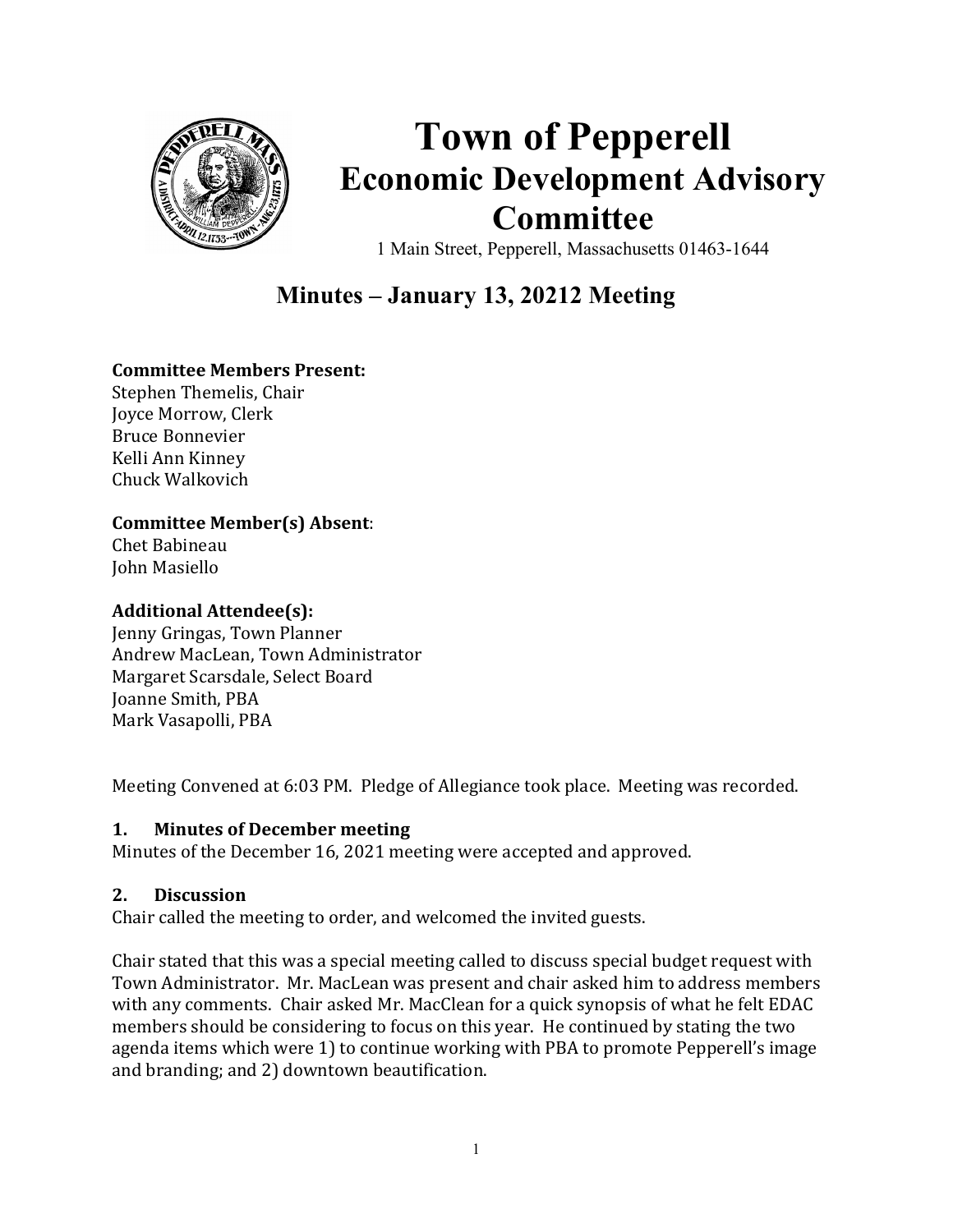Mr. MacLean summarized that FY2022 was showing no surprises and that it was looking like what he had expected. FY2022 revenue was looking pretty strong. FY2023 was looking like it was heading back towards the norm. He believes that things are looking good for Pepperell economically, and this is a very good time to be having this conversation. He believes that the time might be now to make some modest investments for things that Pepperell may need. He believes that EDAC should be guided by the Master Plan as it is the most recent/current document which outlines what the community desires. Modest investments in the items that EDAC has prioritized are probably within reach in Pepperell's near economic future.

It was believed that branding poses a challenge. It is often aligned with a tourism board; or the hospitality industry in a town or city will try to get together to create an image. Seacoast towns are an example where people go there anyway and towns try to draw tourists to their town vs the next town over. Perhaps collaboration with the PBA in developing Pepperell as a destination community for "Day Trippers" could potentially create a brand from that. It's believed that EDAC should not take that on itself, but working with the PBA would make sense. Pepperell is served by three Chamber of Commerce groups. They may have some good ideas/positive thinking to add to the mix.

Mr. Bonnevier asked about other values that we could bring to enhance Pepperell's image and branding. Perhaps being referred to as a "Day Tripper" destination. Discussion pursued regarding the topics of "branding" and "marketing" Pepperell. Clerk reminded group that these terms were generated during the Master Plan vision sessions and subsequent committee meetings. It was also a topic for discussion through the LRRP consulting funds received. Town Administrator provided his views on the subject to those attending the meeting. He believed that it was not a priority for Pepperell at this time, and could easily be worked through once we all know what "Pepperell wants to be known for" in the future. Mr. Vasapolli talked about the band concerts and 4th of July parade and fireworks which bring Pepperell people together as well as visitors from other local communities. There are things that attract people to Pepperell aside from the rail trail and other hiking areas. Just this year, the July 4th Committee sponsored the "light fight" and created maps for people to drive around the Town and vote on the best holiday lights. The July 4th Committee also sponsors the Fall Fest. Town Planner talked about the grants available to help Pepperell move forward with many initiatives.

Joanne mentioned that PBA is a member of the Chamber of Commerce. Currently there are nine board members and membership meets monthly. She reminded folks that PBA works with the Garden Club who maintains most of the public spaces around town (e.g., Town Hall front gardens, rotary, Rail Road Square clock park). PBA was instrumental in getting Nelson Brothers Landscape Contractors to perform Spring cleanup of the clock park area. Discussion pursued regarding towns like Winchester, Woburn, Fitchburg who allow local landscapers to "own" a specific area in each town where they create landscape venues, maintain the space(s), and are allowed to erect a small, attractive sign to market themselves. It was determined that before Pepperell could undertake a similar activity there needs to be an accounting of what spaces exist, who owns the land, and how to administer such a program. He agreed that the Town lacks sufficient resources (people) to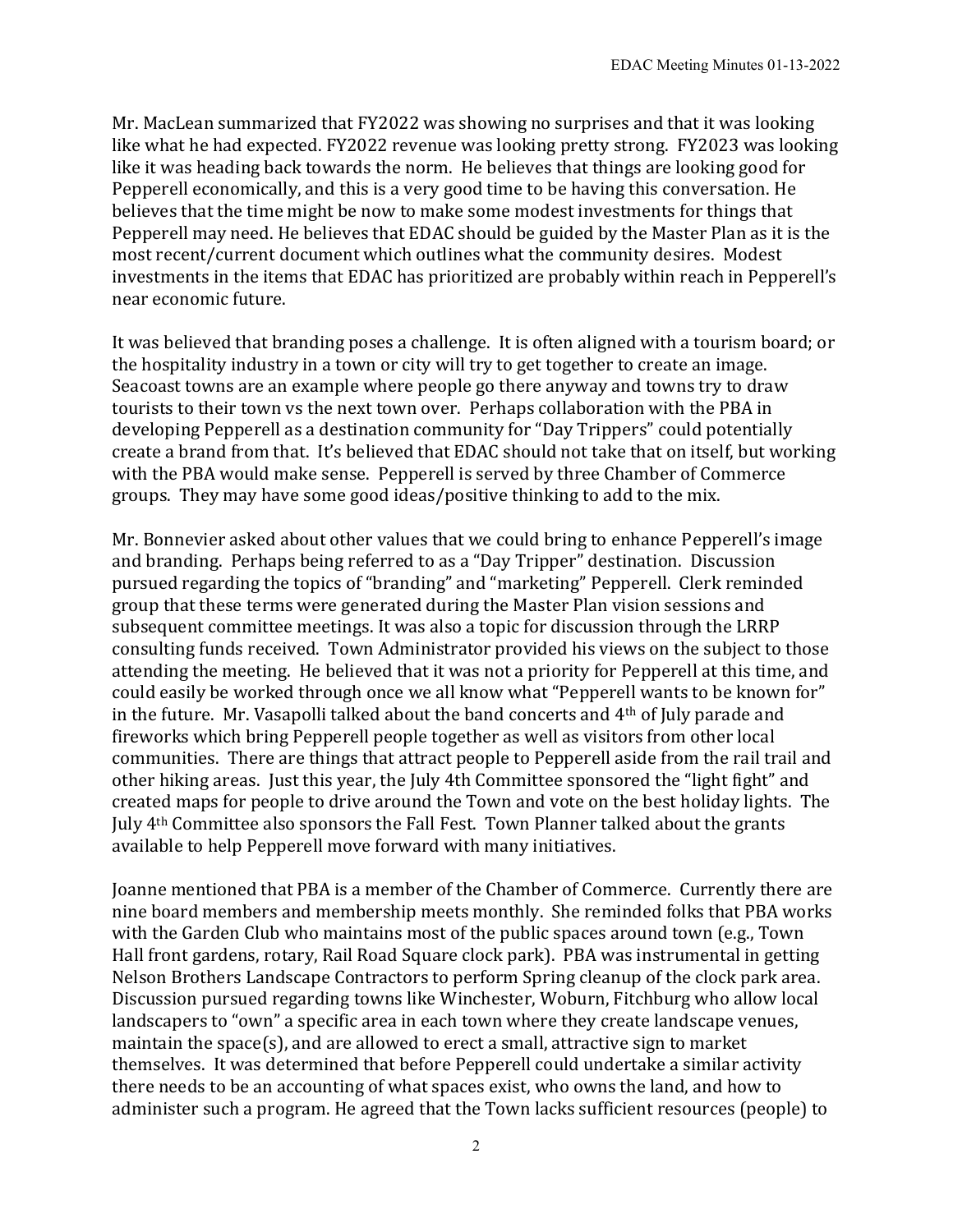maintain these areas. Discussion lead into how we can work towards continual beautification of the downtown area to attract more foot traffic, businesses, etc. Mr. MacLean indicated his support of this type of initiative but cautioned that we move slowly since property ownership currently is questionable. Until we see the survey results which will delineate property/owners, we need not assume that we can hang banners where we want, or maintain properties not belonging to the Town, etc. He indicated that NGRID prefers that we not hang anything on the poles. Generally, we can work with NGRID and we can get to Yes with them. Generally, however, they do discourage it. In general, planters need a lot of TLC and Pepperell does not have the resources to commit to that. Pepperell can help with the planning, hanging banners, etc, and the Town might be able to help pay for some of these items. But on a long-term basis, the maintenance and upkeep cannot be expected. The current flags still hanging is an example of an initiative that has been put on the back burner for a few reasons. Mr. MacLean wants to be supportive of these initiatives, but EDAC and others need to be cognizant of the cost and manpower required to maintain such a program. Right now, we don't have the resources.

Town Planner explained the use of the current grant to address the MUOD, design public spaces, create design standards, Form-Based codes, and general details for carrying out the plans created by the consultant organization selected for the Rail Road Square downtown commercial area.

Mr. Vasapolli commented on a drawing he saw at Town Hall a few years ago that depicts before and after renderings of Main Street from the rotary down over the bridge through to Walgreens. He didn't know who drew it up or if it's still there, but something like that would help to get more people behind it. Town Planner confirmed that that was exactly what the consultant mentioned having available to show Pepperell residents what the downtown commercial area could look like in the future. We are at the initial steps to working towards this objective. She asked that if anyone was interested in being included in the working group/committee, to let her know.

Chair indicated that the beautification project should be on next month's agenda to keep the momentum going and move forward with this initiative.

Select Board Scarsdale talked about the 2021-2022 Goals and Objectives. She focused on the Economic Development segment which followed along the theme of the Master Plan and welcomes EDAC members' comments and feedback. Mr. MacLean talked about the many grants that Pepperell has received over the past years. His office is putting together a tracking database to be able to report back to Town residents regarding what the Town needs and what grants have been received. Group went through the five bullet items and commented on the status of each accordingly.

Mr. Walkovich was asked to give a brief overview of the status of the MPIT recommendations. He mentioned that a lot of work has been accomplished during the months of 2021, and that some of the heavy lifting items are ahead for the various committees to delve into and work on during 2022 and beyond. Accolades to Town Planner for getting many of the zoning-related initiatives under way. Will be asking other